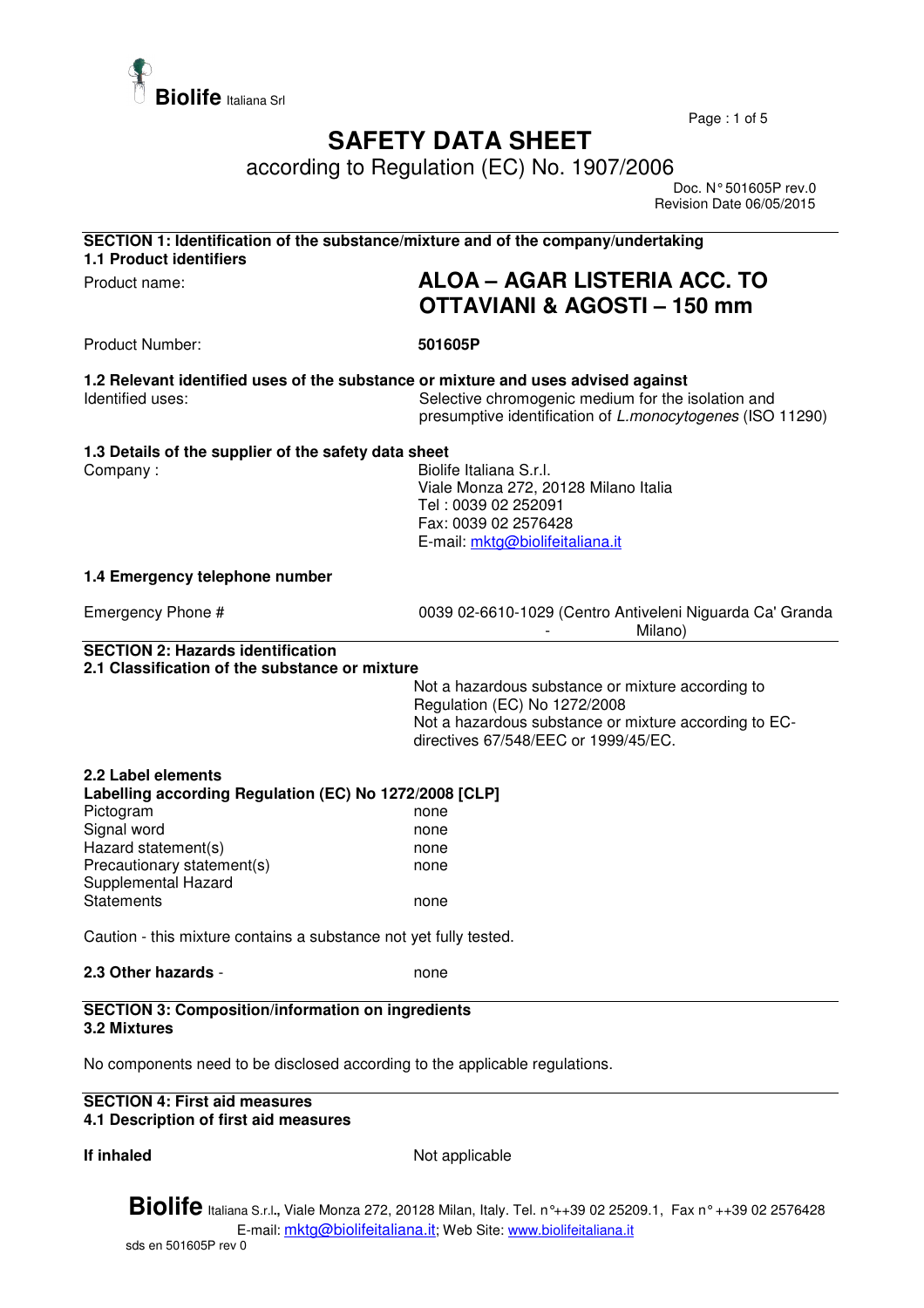

 $P$ age : 2 of 5

|                                                                                                                                          | Page: 2 or 5                                                                                                                    |  |
|------------------------------------------------------------------------------------------------------------------------------------------|---------------------------------------------------------------------------------------------------------------------------------|--|
| In case of skin contact                                                                                                                  | Wash off with soap and plenty of water.                                                                                         |  |
| In case of eye contact                                                                                                                   | Rinse thoroughly with plenty of water for at least 15 minutes.                                                                  |  |
| If swallowed                                                                                                                             | Never give anything by mouth to an unconscious person.<br>Rinse mouth with water.                                               |  |
| 4.2 Most important symptoms and effects, both acute and delayed                                                                          | To the best of our knowledge, the chemical, physical, and<br>toxicological properties have not been thoroughly<br>investigated. |  |
| 4.3 Indication of any immediate medical attention and special treatment needed                                                           | no data available                                                                                                               |  |
| <b>SECTION 5: Fire fighting measures</b><br>5.1 Extinguishing media<br>Suitable extinguishing media                                      | Use water spray, alcohol-resistant foam, dry chemical or<br>carbon dioxide.                                                     |  |
| 5.2 Special hazards arising from the substance or mixture                                                                                | Carbon oxides                                                                                                                   |  |
| 5.3 Advice for fire-fighters                                                                                                             | Wear self contained breathing apparatus for fire fighting if<br>necessary.                                                      |  |
| 5.4 Further information                                                                                                                  | no data available                                                                                                               |  |
| <b>SECTION 6: Accidental release measures</b><br>6.1 Personal precautions, protective equipment and emergency procedures                 | Prevent container breakage.                                                                                                     |  |
| 6.2 Environmental precautions                                                                                                            | Do not let product enter drains.                                                                                                |  |
| 6.3 Methods and materials for containment and cleaning up                                                                                | Sweep up and shovel. Keep in suitable, closed containers for<br>disposal.                                                       |  |
| 6.4 Reference to other sections                                                                                                          | For disposal see section 13.                                                                                                    |  |
| <b>SECTION 7: Handling and storage</b><br>7.1 Precautions for safe handling                                                              | Handle in accordance with good laboratory practice.                                                                             |  |
| 7.2 Conditions for safe storage, including any incompatibilities                                                                         | Store in cool place. Keep container tightly closed. For<br>storage refer to the temperature indicated on the label.             |  |
| 7.3 Specific end use(s)                                                                                                                  | Apart from the uses mentioned in section 1.2 no other<br>specific uses are stipulated                                           |  |
| <b>SECTION 8: Exposure controls/personal protection</b><br>8.1 Control parameters<br><b>Components with workplace control parameters</b> |                                                                                                                                 |  |

It doesn't contain substances with occupational exposure limit value.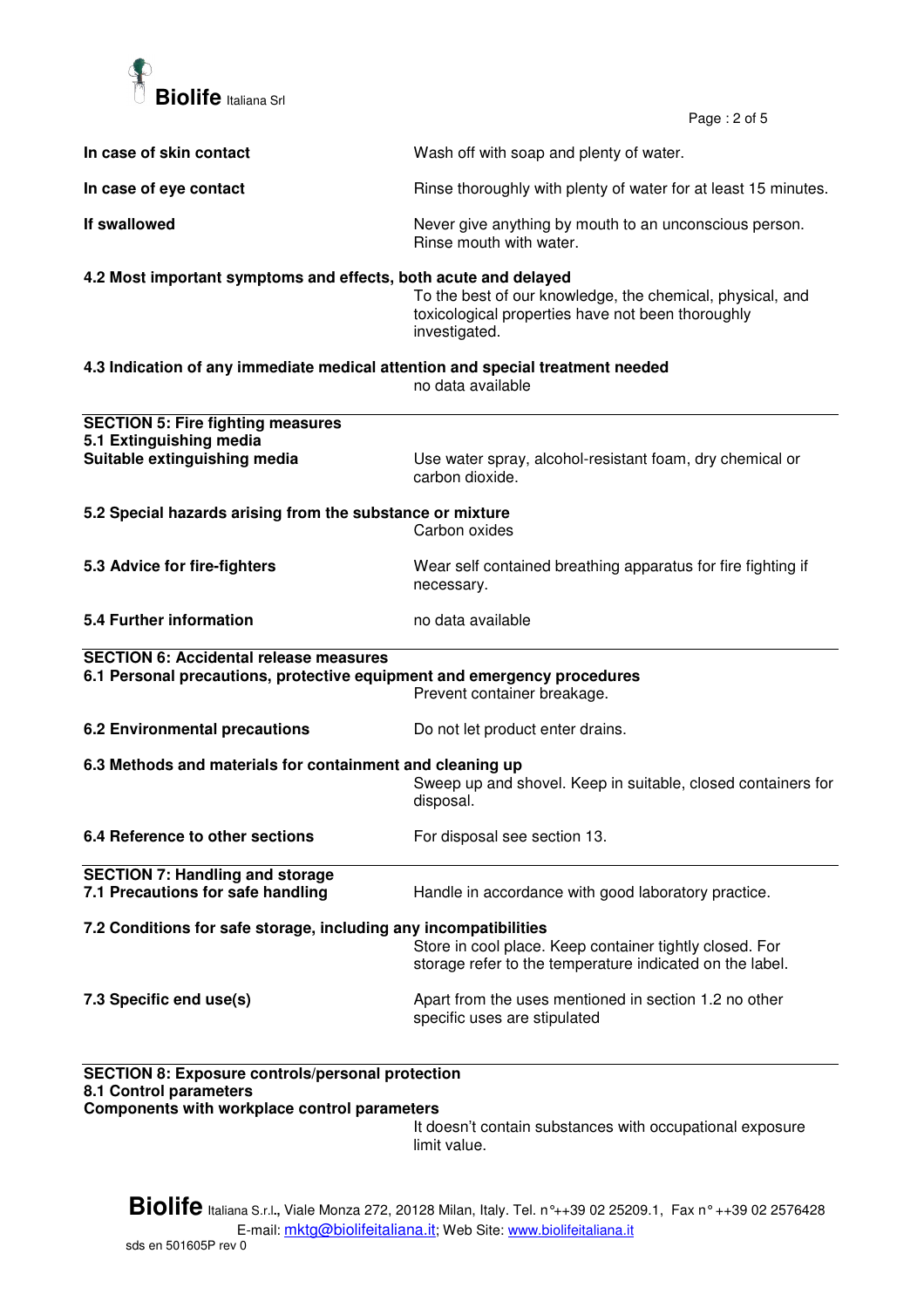

|                                                             | Page: $3$ of $5$                                                                                                                                                                                             |
|-------------------------------------------------------------|--------------------------------------------------------------------------------------------------------------------------------------------------------------------------------------------------------------|
| 8.2 Exposure controls<br>Appropriate engineering controls   | Handle in accordance with good industrial hygiene                                                                                                                                                            |
| Personal protective equipment<br><b>Eye/face protection</b> | Use equipment for eye protection tested and approved under<br>appropriate government standards such as NIOSH (US) or<br>EN 166(EU).                                                                          |
| <b>Skin protection</b>                                      | Handle with gloves. Gloves must be inspected prior to use.<br>Use proper glove removal technique (without touching<br>glove's outer surface) to avoid skin contact with this product.<br>Wash and dry hands. |
| <b>Body Protection</b>                                      | The type of protective equipment must be selected according<br>to the concentration and amount of the dangerous substance<br>at the specific workplace.                                                      |
| <b>Respiratory protection</b>                               | Respiratory protection is not required.                                                                                                                                                                      |
| Control of environmental exposure                           | Do not let product enter drains.                                                                                                                                                                             |

## **SECTION 9: Physical and chemical properties**

| 9.1 Information on basic physical and chemical properties |                   |  |
|-----------------------------------------------------------|-------------------|--|
| a) Appearance Form:                                       | solid             |  |
| Colour:                                                   | no data available |  |
| b) Odour                                                  | no data available |  |
| c) Odour Threshold                                        | no data available |  |
| d) pH                                                     | no data available |  |
| e) Melting point/freezing                                 |                   |  |
| point                                                     | no data available |  |
| f) Initial boiling point and                              |                   |  |
| boiling range                                             | no data available |  |
| g) Flash point                                            | no data available |  |
| h) Evaporation rate                                       | no data available |  |
| i) Flammability (solid, gas)                              | no data available |  |
| i) Upper/lower                                            |                   |  |
| flammability or                                           |                   |  |
| explosive limits                                          | no data available |  |
| k) Vapour pressure                                        | no data available |  |
| I) Vapour density                                         | no data available |  |
| m) Relative density                                       | no data available |  |
| n) Water solubility                                       | no data available |  |
| o) Partition coefficient: n-octanol/                      |                   |  |
| water                                                     | no data available |  |
| p) Auto-ignition temperature                              | no data available |  |
| q) Decomposition temperature                              | no data available |  |
| r) Viscosity                                              | no data available |  |
| s) Explosive properties                                   | no data available |  |
| t) Oxidizing properties                                   | no data available |  |
| 9.2 Other safety information                              | no data available |  |
| <b>SECTION 10: Stability and reactivity</b>               |                   |  |
| <b>10.1 Reactivity</b>                                    | no data available |  |
| <b>10.2 Chemical stability</b>                            | no data available |  |

**Biolife** Italiana S.r.l**.,** Viale Monza 272, 20128 Milan, Italy. Tel. n°++39 02 25209.1, Fax n° ++39 02 2576428 E-mail: mktg@biolifeitaliana.it; Web Site: www.biolifeitaliana.it sds en 501605P rev 0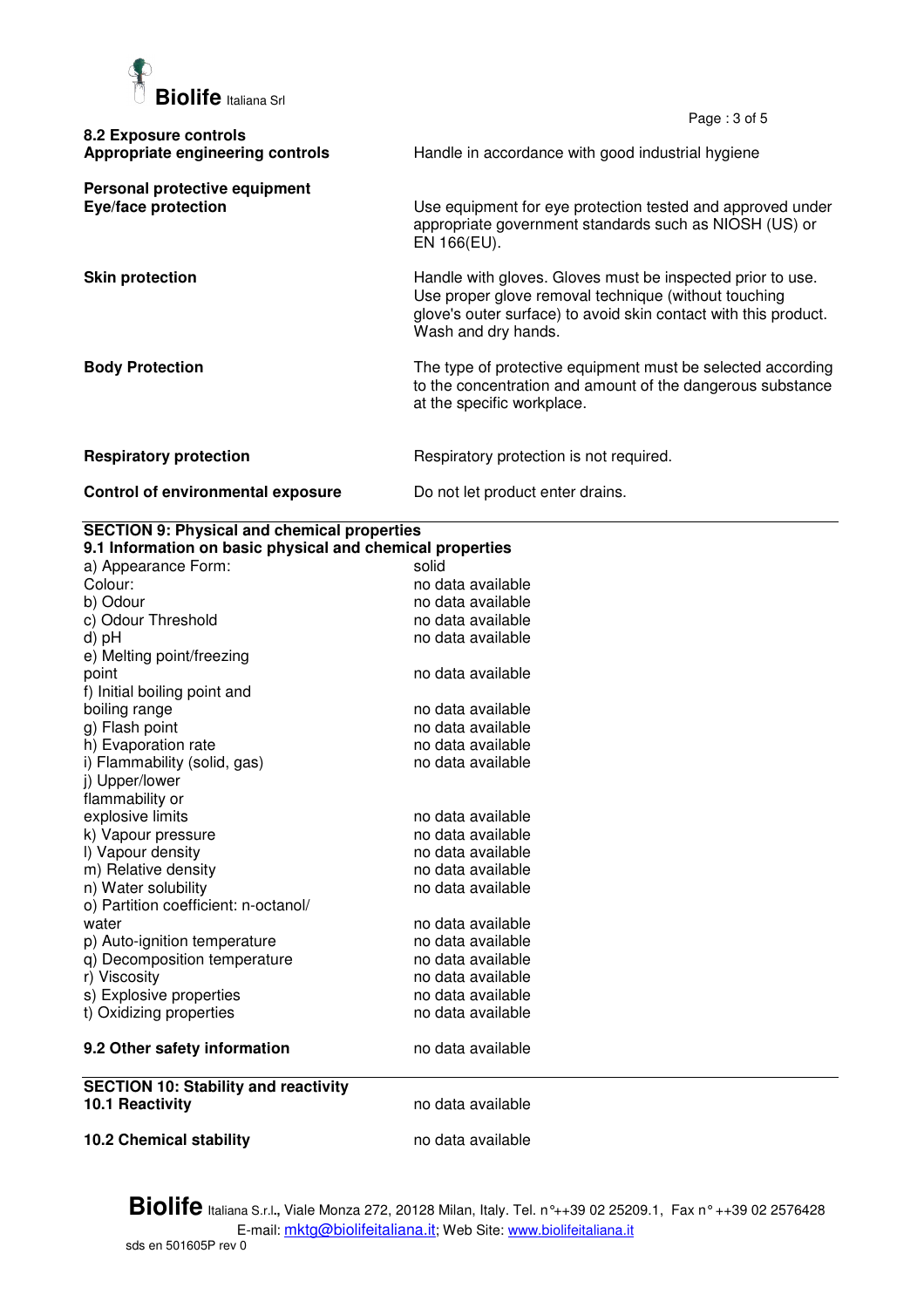

|                                                                                           | Page: 4 of 5                                                                                                                                                        |
|-------------------------------------------------------------------------------------------|---------------------------------------------------------------------------------------------------------------------------------------------------------------------|
| 10.3 Possibility of hazardous reactions                                                   | no data available                                                                                                                                                   |
| 10.4 Conditions to avoid                                                                  | no data available                                                                                                                                                   |
| 10.5 Incompatible materials                                                               | no data available                                                                                                                                                   |
| 10.6 Hazardous decomposition products                                                     | Other decomposition products - no data available                                                                                                                    |
| <b>SECTION 11: Toxicological information</b><br>11.1 Information on toxicological effects |                                                                                                                                                                     |
| <b>Acute toxicity</b>                                                                     | no data available                                                                                                                                                   |
| <b>Skin corrosion/irritation</b>                                                          | no data available                                                                                                                                                   |
| Serious eye damage/eye irritation                                                         | no data available                                                                                                                                                   |
| Respiratory or skin sensitisation                                                         | no data available                                                                                                                                                   |
| Germ cell mutagenicity                                                                    | no data available                                                                                                                                                   |
| Carcinogenicity                                                                           | IARC: No component of this product present at levels greater<br>than or equal to 0.1% is identified as probable, possible or<br>confirmed human carcinogen by IARC. |
| <b>Reproductive toxicity</b>                                                              | no data available                                                                                                                                                   |
| Specific target organ toxicity - single exposure                                          | no data available                                                                                                                                                   |
| Specific target organ toxicity - repeated exposure<br>no data available                   |                                                                                                                                                                     |
| <b>Aspiration hazard</b>                                                                  | no data available                                                                                                                                                   |
| <b>Potential health effects</b><br><b>Inhalation</b>                                      | no data available                                                                                                                                                   |
| Ingestion                                                                                 | no data available                                                                                                                                                   |
| <b>Skin</b>                                                                               | no data available                                                                                                                                                   |
| <b>Eyes</b>                                                                               | no data available                                                                                                                                                   |
| <b>Signs and Symptoms of Exposure</b>                                                     | To the best of our knowledge, the chemical, physical, and<br>toxicological properties have not been thoroughly<br>investigated.                                     |
| <b>Additional Information</b>                                                             | RTECS: no data available                                                                                                                                            |
| <b>SECTION 12: Ecological information</b><br><b>12.1 Toxicity</b>                         | no data available                                                                                                                                                   |
| 12.2 Persistence and degradability                                                        | no data available                                                                                                                                                   |
| 12.3 Bio accumulative potential                                                           | no data available                                                                                                                                                   |
|                                                                                           |                                                                                                                                                                     |